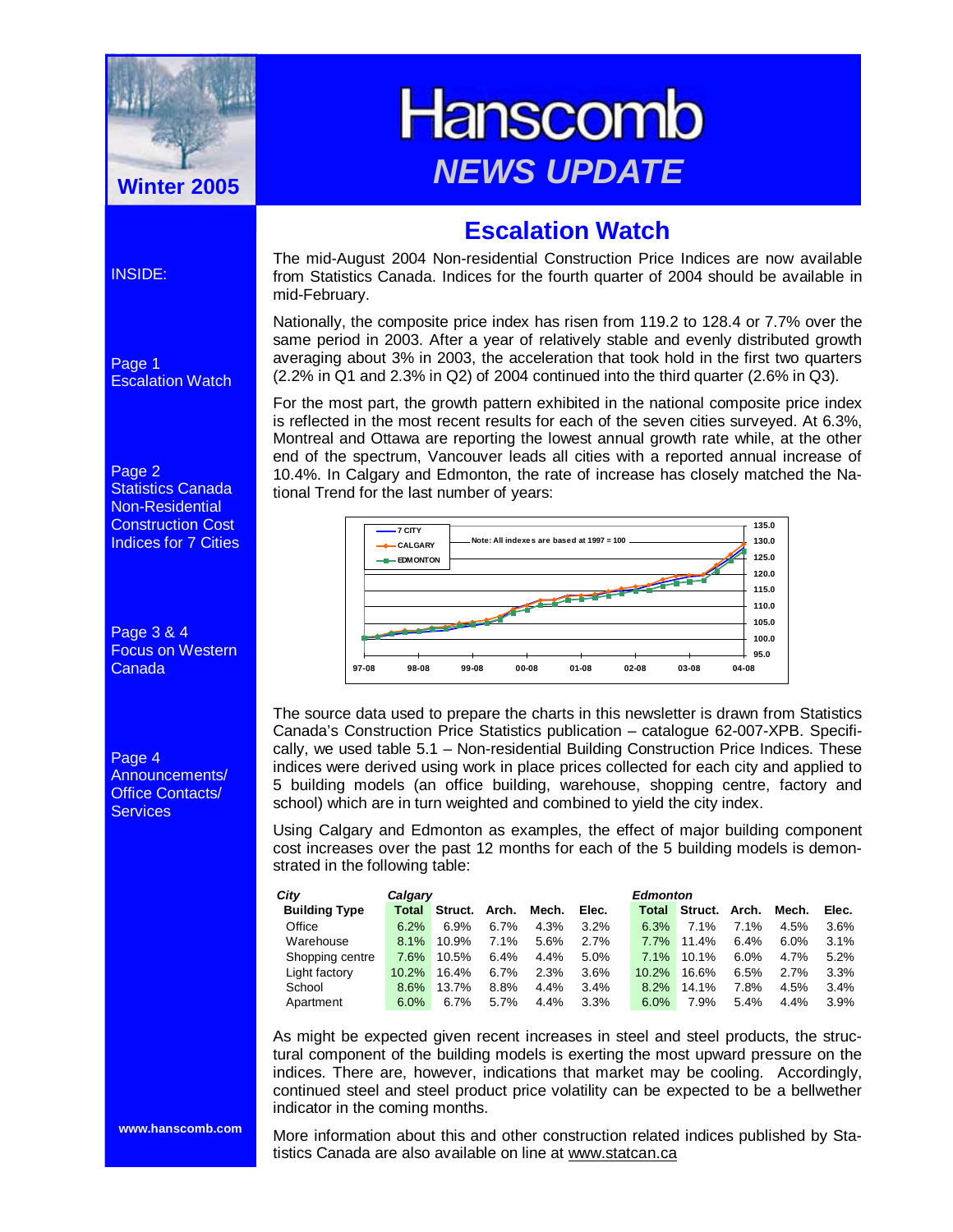### *STATISTICS CANADA NON-RESIDENTIAL CONSTRUCTION COST INDICES, IN EACH CITY 1997 = 100 (Cat. No. 62-007-XPB)*

| <b>COMPOSITE</b> | 2002    |         |         |         |       | 2003            |         | 2004    |         |         |  |
|------------------|---------|---------|---------|---------|-------|-----------------|---------|---------|---------|---------|--|
| I7 CITY          | Mid-May | Mid-Aug | Mid-Nov | Mid-Feb |       | Mid-May Mid-Aug | Mid-Nov | Mid-Feb | Mid-May | Mid-Aug |  |
| Index            | 115.0   | 115.4   | 116.4   | 117.6   | 118.5 | 119.2           | 119.8   | 122.4   | 125.2   | 128.4   |  |
| Year / Year      |         |         |         |         | 3.0%  | 3.3%            | 2.9%    | 4.1%    | 5.7%    | 7.7%    |  |
| Quarterly        |         | 0.3%    | 0.9%    | 1.0%    | 0.8%  | 0.6%            | 0.5%    | 2.2%    | 2.3%    | 2.6%    |  |
| Q. Cumulative    | 0.0%    | 0.3%    | 1.2%    | 2.3%    | 3.0%  | 3.7%            | 4.2%    | 6.4%    | 8.9%    | 11.7%   |  |

|                | 2002    |         |         |         |         | 2003    | 2004    |         |         |         |
|----------------|---------|---------|---------|---------|---------|---------|---------|---------|---------|---------|
| <b>HALIFAX</b> | Mid-May | Mid-Aua | Mid-Nov | Mid-Feb | Mid-May | Mid-Aug | Mid-Nov | Mid-Feb | Mid-May | Mid-Aug |
| Index          | 106.8   | 107.2   | 108.1   | 108.3   | 109.5   | 110.2   | 111.2   | 113.2   | 115.6   | 117.6   |
| Year / Year    |         |         |         |         | 2.5%    | 2.8%    | 2.9%    | 4.5%    | 5.6%    | 6.7%    |
| Quarterly      |         | 0.4%    | 0.8%    | 0.2%    | 1.1%    | 0.6%    | 0.9%    | 1.8%    | 2.1%    | 1.7%    |
| Q. Cumulative  | 0.0%    | 0.4%    | 1.2%    | 1.4%    | 2.5%    | 3.2%    | 4.1%    | 6.0%    | 8.2%    | 10.1%   |





92- 08 93- 08 94- 08 95- 08 96- 08 97- 08 98- 08 99- 08 00- 08 01- 08 02- 08 03- 08 04- 08

04- 08

|               | 2002    |         |         |         |         | 2003    |         | 2004    |         |         |  |
|---------------|---------|---------|---------|---------|---------|---------|---------|---------|---------|---------|--|
| MONTREAL      | Mid-May | Mid-Aua | Mid-Nov | Mid-Feb | Mid-May | Mid-Aug | Mid-Nov | Mid-Feb | Mid-May | Mid-Aug |  |
| Index         | 113.4   | 113.7   | 114.9   | 115.4   | 116.1   | 117.3   | 117.4   | 119.4   | 121.3   | 124.7   |  |
| Year / Year   |         |         |         |         | 2.4%    | 3.2%    | 2.2%    | 3.5%    | 4.5%    | 6.3%    |  |
| Quarterly     |         | 0.3%    | 1.1%    | 0.4%    | 0.6%    | 1.0%    | 0.1%    | 1.7%    | 1.6%    | 2.8%    |  |
| Q. Cumulative | 0.0%    | 0.3%    | 1.3%    | 1.8%    | 2.4%    | 3.4%    | 3.5%    | 5.3%    | 7.0%    | 10.0%   |  |

|                | 2002    |         |         |         |         | 2003    | 2004    |         |         |         |
|----------------|---------|---------|---------|---------|---------|---------|---------|---------|---------|---------|
| <b>IOTTAWA</b> | Mid-May | Mid-Aua | Mid-Nov | Mid-Feb | Mid-May | Mid-Aug | Mid-Nov | Mid-Feb | Mid-May | Mid-Aug |
| Index          | 116.1   | 116.4   | 118.1   | 119.4   | 120.7   | 121.3   | 121.8   | 124.0   | 126.3   | 129.0   |
| Year / Year    |         |         |         |         | 4.0%    | 4.2%    | 3.1%    | 3.9%    | 4.6%    | 6.3%    |
| Quarterly      |         | 0.3%    | 1.5%    | 1.1%    | 1.1%    | 0.5%    | 0.4%    | 1.8%    | 1.9%    | 2.1%    |
| Q. Cumulative  | 0.0%    | 0.3%    | 1.7%    | 2.8%    | 4.0%    | 4.5%    | 4.9%    | 6.8%    | 8.8%    | 11.1%   |



85.0 95.0 105.0 115.0 125.0  $135.0$ 

135.0

|                | 2002    |         |         |         |         | 2003    |         | 2004    |         |         |  |
|----------------|---------|---------|---------|---------|---------|---------|---------|---------|---------|---------|--|
| <b>TORONTO</b> | Mid-May | Mid-Aug | Mid-Nov | Mid-Feb | Mid-May | Mid-Aug | Mid-Nov | Mid-Feb | Mid-May | Mid-Aug |  |
| Index          | 118.9   | 119.4   | 120.8   | 122.2   | 123.7   | 124.2   | 125.2   | 127.6   | 130.7   | 133.9   |  |
| Year / Year    |         |         |         |         | 4.0%    | 4.0%    | 3.6%    | 4.4%    | 5.7%    | 7.8%    |  |
| Quarterly      |         | 0.4%    | 1.2%    | .2%     | 1.2%    | 0.4%    | 0.8%    | 1.9%    | 2.4%    | 2.4%    |  |
| Q. Cumulative  | 0.0%    | 0.4%    | 1.6%    | 2.8%    | 4.0%    | 4.5%    | 5.3%    | 7.3%    | 9.9%    | 12.6%   |  |

| 135.0 |    |  |  |                                                     |  |  |  |    |
|-------|----|--|--|-----------------------------------------------------|--|--|--|----|
| 125.0 |    |  |  |                                                     |  |  |  |    |
| 115.0 |    |  |  |                                                     |  |  |  |    |
| 105.0 |    |  |  |                                                     |  |  |  |    |
| 95.0  |    |  |  |                                                     |  |  |  |    |
| 85.0  |    |  |  |                                                     |  |  |  |    |
|       |    |  |  | 92- 93- 94- 95- 96- 97- 98- 99- 00- 01- 02- 03- 04- |  |  |  |    |
|       | 08 |  |  | 08 08 08 08 08 08 08 08 08 08 08 08                 |  |  |  | 08 |

|                  |         | 2002  |       |                                                                     |        | 2003   |       |       | 2004   |                 | 135.0                                                                                 |
|------------------|---------|-------|-------|---------------------------------------------------------------------|--------|--------|-------|-------|--------|-----------------|---------------------------------------------------------------------------------------|
| <b>CALGARY</b>   | Mid-May |       |       | Mid-Aug   Mid-Nov   Mid-Feb   Mid-May   Mid-Aug   Mid-Nov   Mid-Feb |        |        |       |       |        | Mid-May Mid-Aug | 125.0                                                                                 |
| Index            | 115.6   | 116.3 | 116.7 | 118.5                                                               | 119.51 | 119.71 | 119.9 | 123.0 | 126.11 | 129.4           | 115.0<br>105.0                                                                        |
| Year / Year      |         |       |       |                                                                     | 3.4%   | 2.9%   | 2.7%  | 3.8%  | 5.5%   | 8.1%            | 95.0                                                                                  |
| <b>Quarterly</b> |         | 0.6%  | 0.3%  | .5%                                                                 | 0.8%   | 0.2%   | 0.2%  | 2.6%  | 2.5%   | 2.6%            | 85.0<br>92- 93- 94- 95- 96- 97- 98- 99- 00- 01- 02- 03- 04-                           |
| Q. Cumulative    | $0.0\%$ | 0.6%  | .0%   | 2.5%                                                                | 3.4%   | 3.5%   | 3.7%  | 6.4%  | 9.1%   | 11.9%           | - 08<br>08<br>- 08<br>08 08<br>- 08<br>- 08<br>08<br>- 08<br>08 08<br><b>08</b><br>08 |





| 1.00110117011 | .     | 2002<br>----- | ------ | ------ | --- - - - | 2003<br>----- | --- - - - | ------- | 2004<br>--- -- - | ----- |
|---------------|-------|---------------|--------|--------|-----------|---------------|-----------|---------|------------------|-------|
| Q. Cumulative | 0.0%  | 0.6%          | 1.0%   | 2.5%   | 3.4%      | 3.5%          | 3.7%      | 6.4%    | 9.1%             | 11.9% |
| Quarterly     |       | 0.6%          | 0.3%   | 1.5%   | 0.8%      | 0.2%          | 0.2%      | 2.6%    | 2.5%             | 2.6%  |
| Year / Year   |       |               |        |        | 3.4%      | 2.9%          | 2.7%      | 3.8%    | 5.5%             | 8.1%  |
| <b>Index</b>  | 115.6 | 116.3         | 116.7  | 118.5  | 119.5     | 119.7         | 119.9     | 123.0   | 126.1            | 129.4 |

|                  | ZUUZ    |         |         |         |       | zuus  |                         | ZUU4    |         |         |  |
|------------------|---------|---------|---------|---------|-------|-------|-------------------------|---------|---------|---------|--|
| <b>EDMONTON</b>  | Mid-May | Mid-Aug | Mid-Nov | Mid-Feb |       |       | Mid-May Mid-Aug Mid-Nov | Mid-Feb | Mid-May | Mid-Aug |  |
| <b>Index</b>     | 114.1   | 115.0   | 115.2   | 116.6   | 117.4 | 117.7 | 118.3                   | 121.3   | 124.2   | 127.2   |  |
| Year / Year      |         |         |         |         | 2.9%  | 2.3%  | 2.7%                    | 4.0%    | 5.8%    | 8.1%    |  |
| <b>Quarterly</b> |         | 0.8%    | 0.2%    | 1.2%    | 0.7%  | 0.3%  | 0.5%                    | 2.5%    | 2.4%    | 2.4%    |  |
| Q. Cumulative    | 0.0%    | 0.8%    | 1.0%    | 2.2%    | 2.9%  | 3.2%  | 3.7%                    | 6.3%    | 8.9%    | 11.5%   |  |

|                  | 2002    |         |           |         |           | 2003    | 2004    |         |         |         |
|------------------|---------|---------|-----------|---------|-----------|---------|---------|---------|---------|---------|
| <b>VANCOUVER</b> | Mid-May | Mid-Aua | Mid-Nov   | Mid-Feb | Mid-May   | Mid-Aug | Mid-Nov | Mid-Feb | Mid-May | Mid-Aug |
| Index            | 107.4   | 107.7   | 107.6     | 108.4   | 108.3     | 108.9   | 109.7   | 113.5   | 116.8   | 120.2   |
| Year / Year      |         |         |           |         | 0.8%      | 1.1%    | 2.0%    | 4.7%    | 7.8%    | 10.4%   |
| Quarterly        |         | 0.3%    | $(0.1\%)$ | 0.7%    | $(0.1\%)$ | 0.6%    | 0.7%    | 3.5%    | 2.9%    | 2.9%    |
| Q. Cumulative    | 0.0%    | 0.3%    | 0.2%      | 0.9%    | 0.8%      | 1.4%    | 2.1%    | 5.7%    | 8.8%    | 11.9%   |

**nsicio**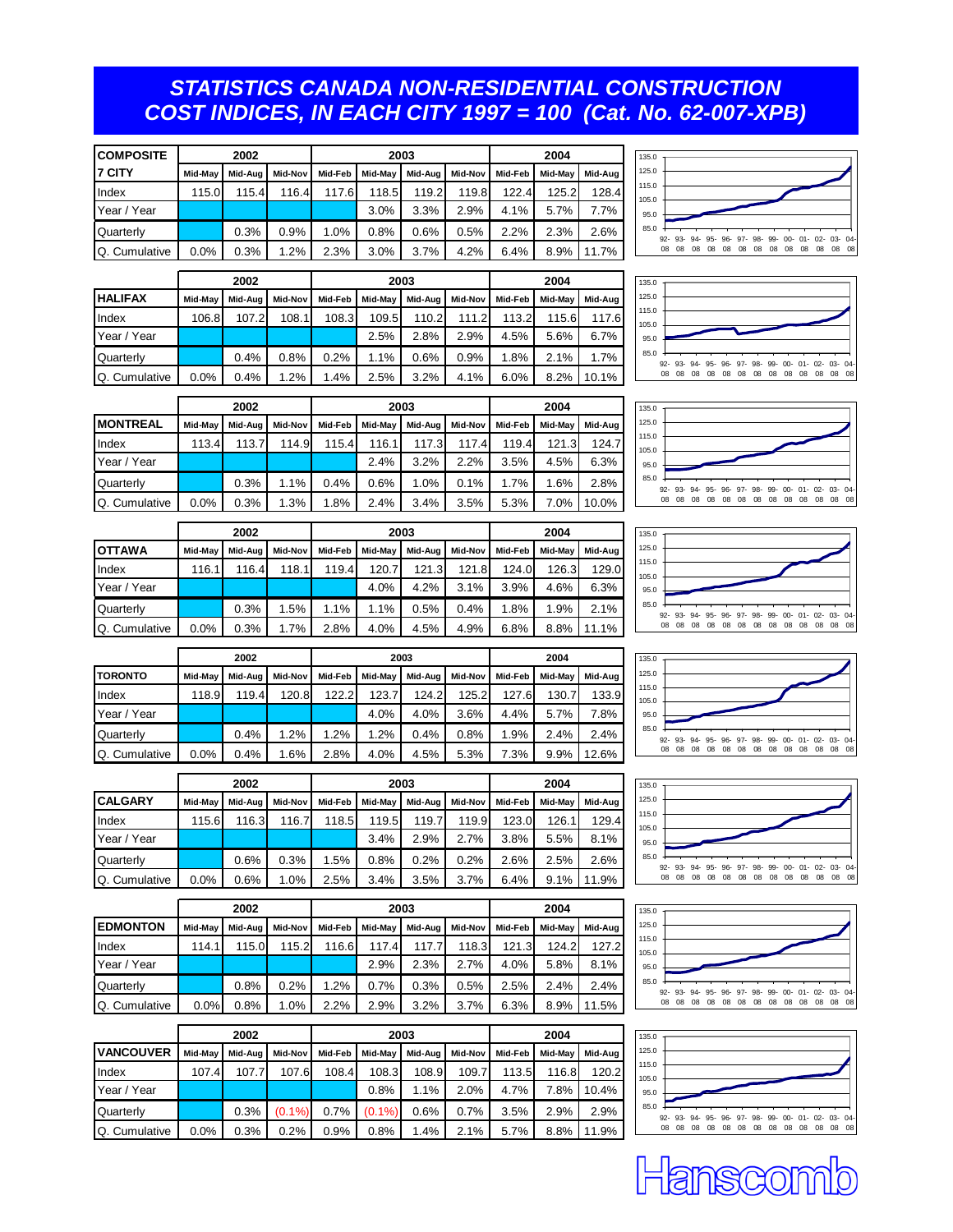# *FOCUS ON WESTERN CANADA*



Design concept of the new Manitoba Hydro office complex courtesy of Kuwabara Payne McKenna Blumberg (KPMB) Architects and Smith Carter Architects and Engineers Inc.

## **Manitoba Hydro Office Development**

Manitoba Hydro is planning the development of a new administrative facility to be located in downtown Winnipeg. The project will include approximately 850,000 SF of administrative, retail and underground parking facilities and is being designed by KPMB from Toronto in association with Smith Carter Architects of Winnipeg. The building will be among the few Canadian office developments that meet LEEDS Gold certification requirements. Energy consumption in this building is anticipated to be about 60% less than comparable class A developments. A combination of innovative passive solar, geothermal, earth-tube, double exterior wall system, in-slab heating and cooling and natural ventilation techniques will be applied. Early work packages should be out to tender in the spring of 2005.

Working directly for Manitoba Hydro, Hanscomb is providing full design stage cost planning and control services, value management and construction progress monitoring services.

## **Saskatchewan Penitentiary Maximum Security Living Unit**

Hanscomb has been engaged by Coupland Kraemer Architects of Calgary to provide full design stage cost planning and control, risk analysis and value management services for the planned new 96 bed maximum

security living unit at the Saskatchewan Penitentiary in Prince Albert, Saskatchewan. The unit is designed to house 24 inmates in each of four independent two level pods complete with separate dining, indoor and outdoor recreation and administrative support facilities for a total of about 3,600 m2.

The project is currently in the design development stage with construction expected to begin in the late summer of 2005. Project management services are being delivered to the owner, Correctional Services Canada, by Public Works and Government Services Canada.



Rendering of Saskatchewan Penitentiary Maximum Security living unit Courtesy of Coupland Kraemer Architects

## **Winnipeg International Airport**

The proposed redevelopment of the Winnipeg International Airport will be accomplished in four phases and includes a new 60,000 m2 terminal building with 11 new bridged gates, a 1,600 car parkade and extensive reworking of groundside roads, utilities and associated airside apron works. Construction activities are slated to begin in the fall of 2005 with the construction of the new parking facility. The new terminal building is scheduled to open in late 2008.

Total cost of the program is targeted in the \$350 million range, including approximately \$200 million for the new terminal building. It is anticipated that the Airport Site Redevelopment Program will contribute nearly 6,500 person years of employment.



Hanscomb has been retained by the Winnipeg Airports Authority to provide Project Control Services including resident design and construction stage cost planning and control, scheduling and risk management.

The project architect is Cesar Pelli in association with Stantec Architecture Limited. Groundside engineering will be provided by EarthTech, and the airside work will be undertaken by Marshall Macklin Monahan. Program Management will be provided by Parsons Aviation.